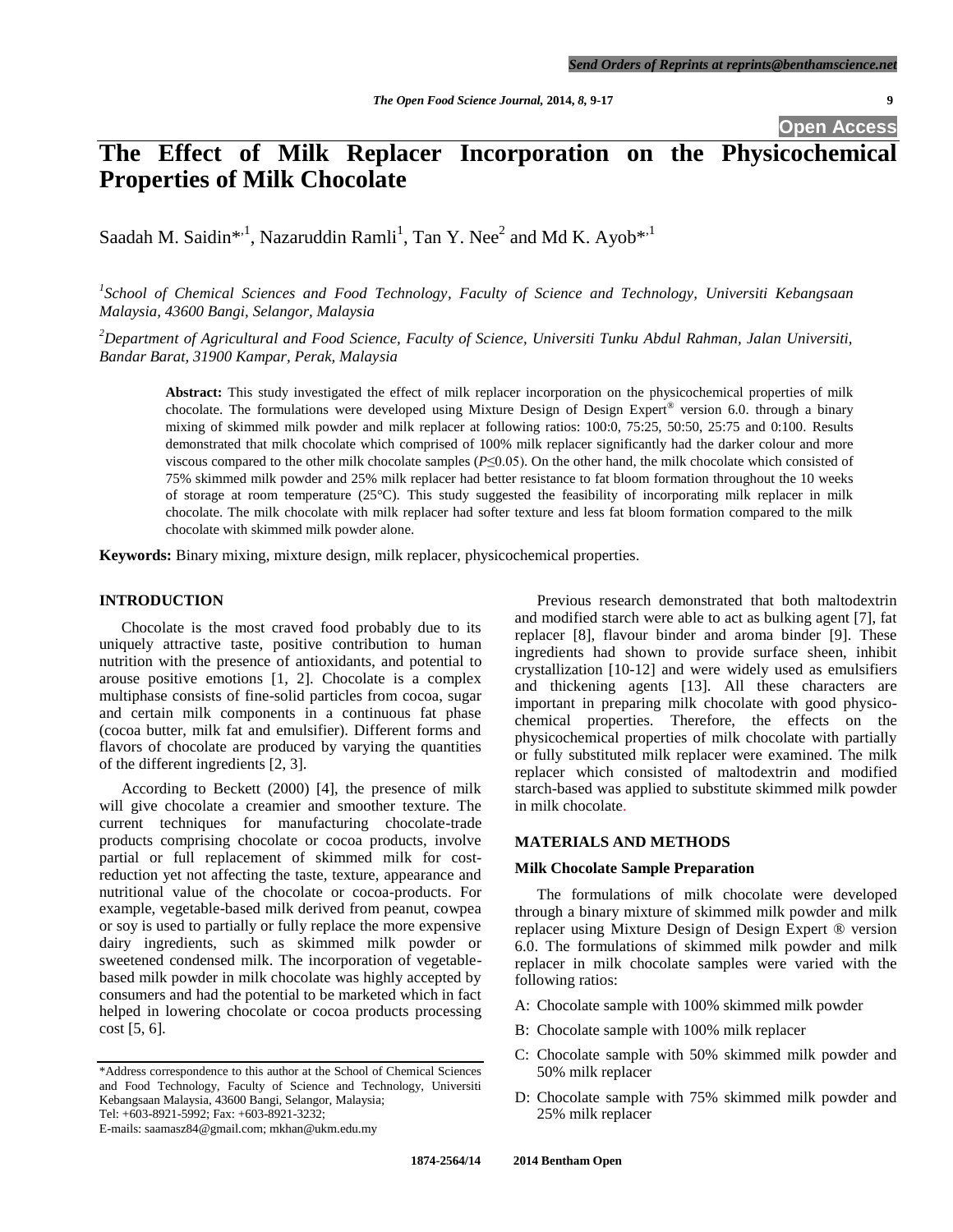#### **10** *The Open Food Science Journal, 2014, Volume 8 Saidin et al.*

- E: Chocolate sample with 25% skimmed milk powder and 75% milk replacer
- F: Commercial milk chocolate sample from local market (with 100% full cream milk powder)

The Milk replacer applied for this study comprised of maltodextrin and modified starch as the main constituents. This particular milk replacer was formulated and supplied by Matrix Flavour and Fragrance Pte Ltd. which involved as this project collaborator.

All the ingredients were mixed in a Hobart Mixer with medium blending speed. The milk chocolate samples were refined using a Pascal 3-roll refiner until the particle size reached between 18-35 μm, followed by conching process for at least four (4) hours at 60ºC. Subsequently, the milk chocolate mixture was tempered at approximately 34ºC using a tabletop tempering machine. Then, the tempered chocolate was poured into a mold and kept cool at 15ºC for three (3) hours. The physicochemical properties of milk chocolate samples were determined and compared. The full formulations of milk chocolate for all studied samples were presented in Table **1**.

# **Physicochemical Properties Analysis**

#### *Colour*

The colour of each milk chocolate samples was analyzed using a Minolta Chromameter (model CR 300, Stifflers Surplus Inc., Phoenix, AZ, USA) with the Commission Internationale de I'Eclairage (CIE) colour system in which colour was expressed in  $L^*$ ,  $a^*$  and  $b^*$ , where  $L^*$  defined as lightness, a\* denotes the red/green value and b\* the yellow/blue value [14]. Results were expressed as means of three measurements. Commercial milk chocolate was functioned as control in this analysis.

#### *Hardness*

The hardness of milk chocolate was measured using a Texture Analyzer (Model Shimadzu AGS-J 500N, Shimadzu Inc., Chiyoda-ku, Tokyo, Japan). A stainless steel needle (no. TA9) with a diameter of 1.5 mm and length of 46 mm penetrated 1 mm into the samples at the rate of 60 mm/min. The hardness of each milk chocolate samples was measured at eight different fields of the same sample. The results were expressed as mean values [15]. Commercial milk chocolate was included as control for this analysis.

#### **Viscosity Measurement**

#### *Viscometer*

Viscosities of the milk chocolate samples were measured using a Brookfield Digital Viscometer (Model DV-II; Brookfield Engineering Laboratories, Middleboro, MA, USA) coupled with a disc spindle (no.7) at 20 rpm. Each milk chocolate samples was incubated at 38°C for one (1) hour prior to analysis. The viscosity reading was taken when the centipoise unit (cps) showed constant. The viscosity measurement using viscometer was compared with the results obtained using rheometer. Commercial milk chocolate functioned as control in this analysis.

#### *Rheometer*

The viscosities of the milk chocolate samples were also measured using rheometer (Model Physica MCR301, Anton Paar Germany GmbH, Ostfildern, Germany). The specimens were placed between a cone and a flat plate. Viscosity measurements using rheometer were conducted according to the method of Aeschlimann and Beckett (2000); and Radosavljevic (2000) [16, 17]. The plate geometry was preheated to 40ºC prior to analysis. Flow curve were generated by increasing the shear rate from 2  $s^{-1}$  to 50  $s^{-1}$  in 3 min ("Ramp up" step), followed by maintaining the high shear rate of  $50 s<sup>-1</sup>$  for 1 min. The shear rate was then decreased from 50  $s^{-1}$  to 2  $s^{-1}$  in 3 min ("Ramp down" step). The flow curves of shear stress against shear rate were obtained thereafter. Commercial milk chocolate was functioned as control for this analysis.

#### **Bloom Stability Analysis**

Bloom formation analysis of milk chocolates was carried out according to the method described by Sabariah *et al.* (1998) [18] where scores were given based on visual observations:  $5 =$  excellent (glossy and without bloom);  $4 =$ good (slightly dull and without bloom);  $3 = \text{fair}$  (dull surface and without bloom);  $2 =$  acceptable (bloom detected);  $1 =$ unacceptable (complete bloom). Bloom formations of milk

**Table 1. Milk Chocolate Formulationss with different ratio of Skimmed Milk Powder and Milk replacer.**

| <b>Ingredients/Samples Code</b> | A      | В      | $\mathbf{C}$ | D      | E      |
|---------------------------------|--------|--------|--------------|--------|--------|
| Cocoa Powder                    | 15.00  | 15.00  | 15.00        | 15.00  | 15.00  |
| <b>Skimmed Milk Powder</b>      | 15.00  | 0.00   | 7.5          | 11.25  | 3.75   |
| Milk replacer                   | 0.00   | 15.00  | 7.5          | 3.75   | 11.25  |
| Cocoa Butter Substitute         | 33.75  | 33.75  | 33.75        | 33.75  | 33.75  |
| Sucrose                         | 32.00  | $- -$  | $- -$        | $- -$  | --     |
| Lecithin                        | 0.48   | 0.48   | 0.48         | 0.48   | 0.48   |
| Vanilla                         | 0.02   | 0.02   | 0.02         | 0.02   | 0.02   |
| Total                           | 100.00 | 100.00 | 100.00       | 100.00 | 100.00 |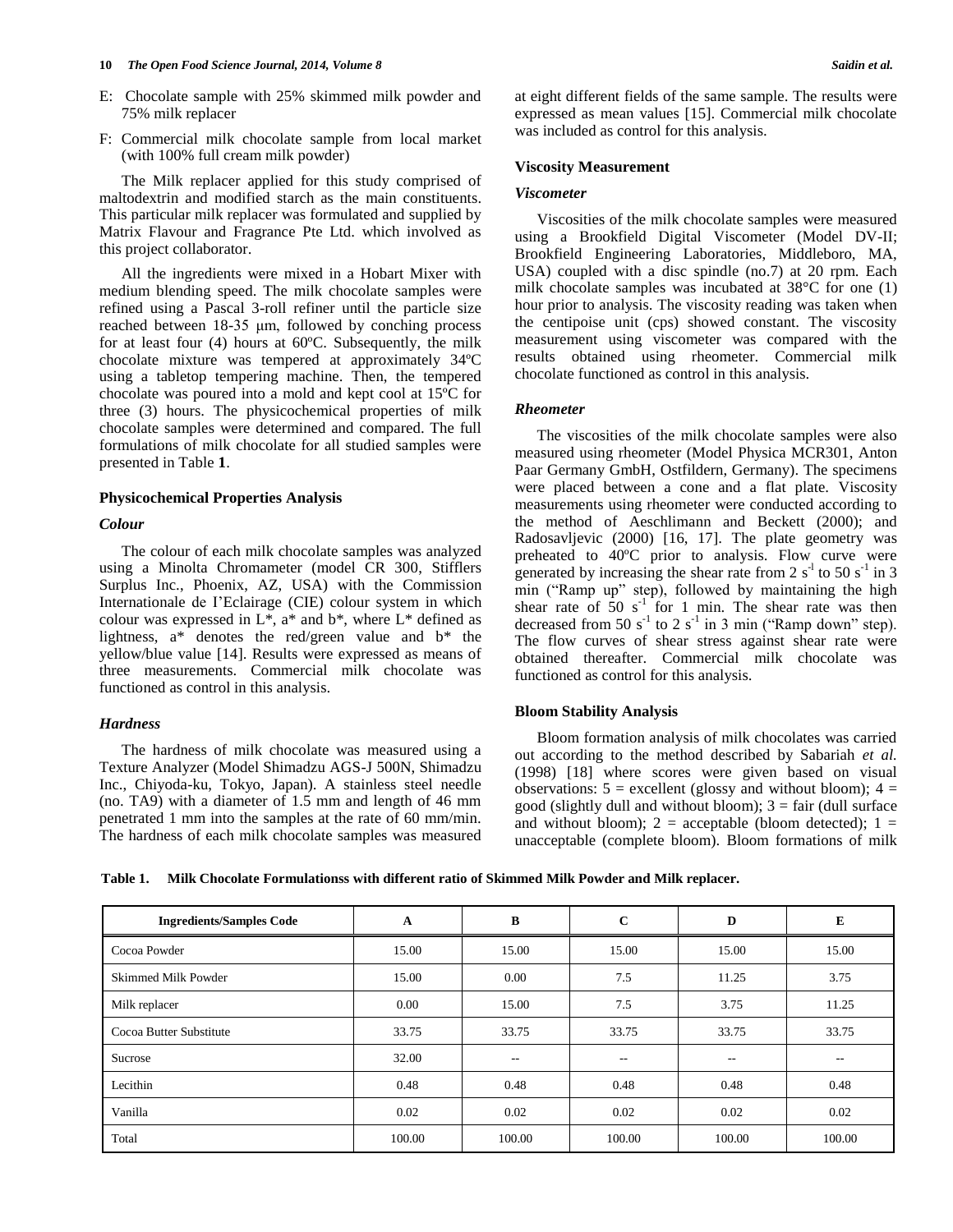chocolates were monitored throughout 10 weeks of storage (one week intervals) at 15  $^{\circ}$ C, room temperature (25  $^{\circ}$ C) and 50% relative humidity respectively. Commercial milk chocolate was included as control.

#### **Scanning Electron Microscopy (SEM) Observation**

The microstructural study of milk replacer incorporated milk chocolate was conducted using SEM (LEO 1450VP, UK). Microstructure of the milk chocolate samples were observed at magnification ×500 and ×1000. Surface morphology of commercial milk chocolate and identical milk-flavoured powder incorporated milk chocolate were compared [19].

# **Statistical Analysis**

Reported data represent the mean of three measurements in each experiment. Statistical Analysis Systems software version 6.12 (SAS Institute, Cary, NC, USA) was used for analysis of variance. Values of *P*≤0.05 were considered to be significant [20].

# **RESULTS AND DISCUSSIONS**

# **Physicochemical Properties Analysis**

# *Colour*

Results demonstrated that milk chocolate with 100% skimmed milk powder and milk chocolate with 50% skimmed milk powder and 50% milk replacer significantly  $(P \le 0.05)$  showed highest lightness value (49.25) and (48.38) respectively compared to other milk chocolates. Lowest lightness value (43.75) was shown in milk chocolate with 100% milk replacer. As seen in Table **2**, milk chocolate with 100% skimmed milk powder demonstrated significantly (*P*≤0.05) greater intensities in redness and yellowness value compared to milk chocolate with 100% milk replacer incorporation as indicated by higher value of a\* and b\*. The lightness and colour variation between milk chocolate with 100% skimmed milk powder and milk chocolate with 100% milk replacer probably attributed to the occurrence of nonenzymatic browning reaction (Maillard reaction) between

**Table 2. Physical properties of compound milk chocolate.**

reducing sugars and amino acids in the milk chocolate with 100% skimmed milk powder [5]. Hence, the milk chocolate with 100% skimmed milk powder exhibited higher intensities of lightness and redness compared to milk chocolate with 100% milk replacer. As a comparison, commercial milk chocolate tends to had lower lightness value as compared to milk chocolate with 100% skimmed milk powder or 100% milk replacer. However, commercial milk chocolate showed significantly highest yellowness intensity (3.62) compared to other milk chocolate samples (*P*≤0.05) (Table **2**).

# **Hardness**

Hardness of the milk chocolates were measured and expressed as the force in 'gf' unit needed to penetrate the samples. As seen in Table **2**, sample A, milk chocolate with 100% skimmed milk powder exhibited significantly greatest hardness among the milk chocolate samples (*P*<0.05). Supposedly, milk chocolates tend to had softer texture than the other variety of chocolates due to the diluting effect of milk fat on cocoa butter. Nevertheless, higher hardness  $(149.26\times10^{3}$ gf) was shown in milk chocolate with 100% skimmed milk powder than expected.

This circumstance probably attributed to the great decrease of milk fat in skimmed milk powder which eventually increased the hardness of the milk chocolate product. On the other hand, the commercial milk chocolate which should be more than 26% fat according to Malaysian Food Regulation (1985) [21], exhibited the softest texture compared to the other milk chocolate samples.

#### **Viscosity**

By referring to Table **2**, the commercial sample had the highest viscosity  $(2.75 \times 10^4 \text{ cps})$ , which was significantly different ( $p \le 0.05$ ) from the other samples ( $p \le 0.05$ ). This might be due to better refining and conching process technologies found in the commercial chocolate factory, and the commercial sample also had the finest particle size that affected the final chocolate viscosity. The B and E samples, which had the high percentage of milk replacer, had higher viscosities  $(2.33 \text{ x}10^4 \text{ cP}$  and  $2.27 \text{ x}10^4 \text{ cP}$ , respectively).

|                            |                    |                     |                   | <b>Sample</b>      |                 |                   |
|----------------------------|--------------------|---------------------|-------------------|--------------------|-----------------|-------------------|
| <b>Physical Properties</b> | $\mathbf A$        | B                   | $\mathbf C$       | D                  | E               | F                 |
| $L^*$                      | $49.25^{\text{a}}$ | $43.75^{\circ}$     | $48.38^{a}$       | 46.69 <sup>b</sup> | $46.67^{\rm b}$ | $46.58^{b}$       |
| $a^*$                      | $10.47^{\circ}$    | $7.13^{\circ}$      | $9.08^{b}$        | $8.34^{b}$         | $5.94^{\rm d}$  | 8.33 <sup>b</sup> |
| $h^*$                      | $1.78^{b}$         | $0.32^{\circ}$      | $1.08^{bc}$       | 1.9 <sup>b</sup>   | $0.12^{\circ}$  | $3.62^{\rm a}$    |
| Hardness<br>$(x10^3gf)$    | $149.26^a$         | 119.69 <sup>b</sup> | $63.99^{\rm d}$   | $76.6^\circ$       | $61.31^d$       | $61.18^{d}$       |
| Viscosity<br>$(x104$ cps)  | 1.67 <sup>c</sup>  | $2.33^{b}$          | 1.57 <sup>c</sup> | 1.67 <sup>c</sup>  | $2.27^{b}$      | $2.75^{\circ}$    |
| Viscosity (Pa.s)           | 167                | 233                 | 157               | 167                | 227             | 275               |

<sup>a-d</sup> a different alphabet in a same row shows no significant value at  $P > 0.05$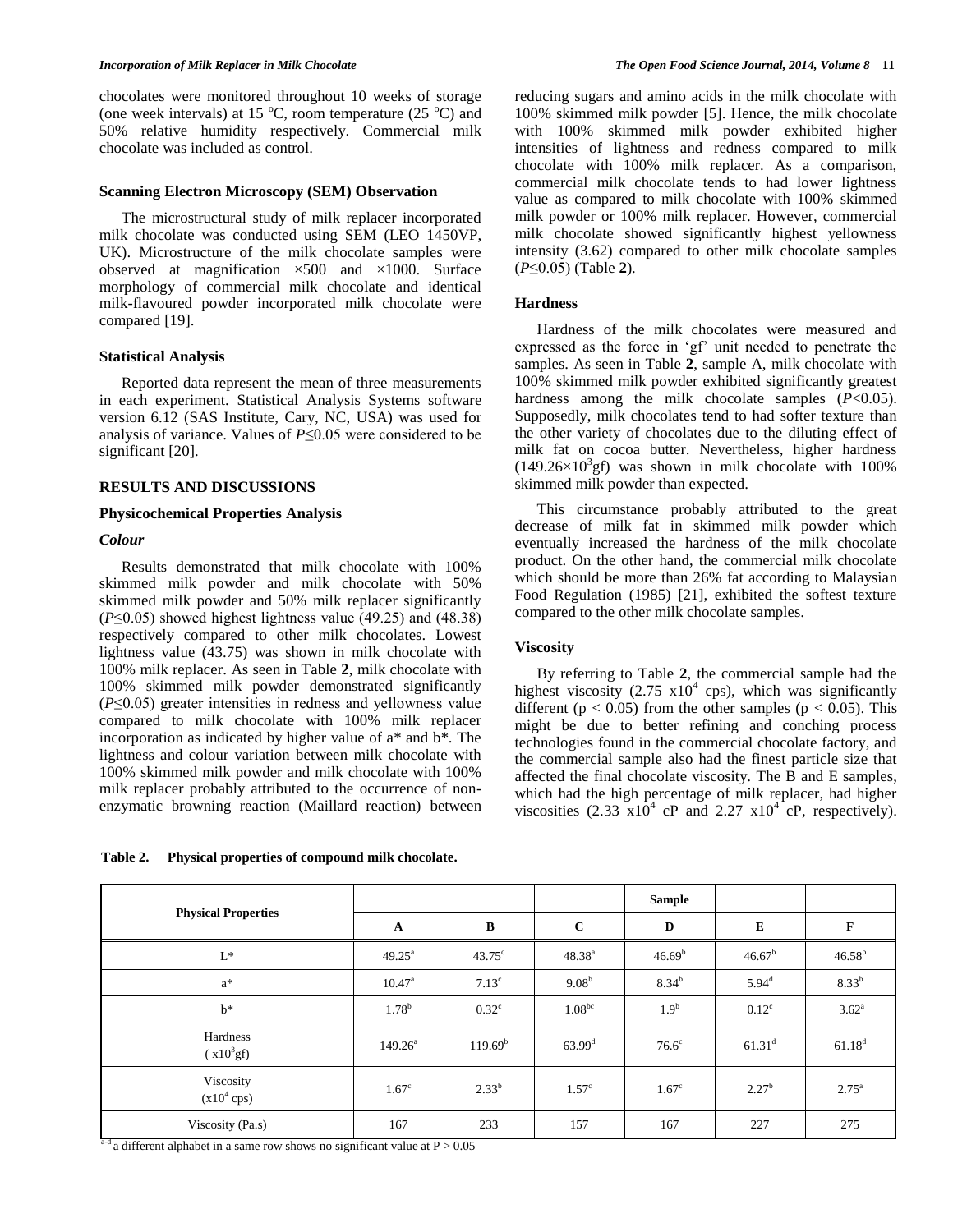These higher viscosities might be due to the presence of maltodextrin and modified starch that had been widely used as thickening agents and emulsifiers to increase viscosity and mouthfeel [11]. Samples A and D, which had high contents of skimmed milk powder, had the same viscosity value of  $1.67 \times 10^4$  cP. These viscosity results were not significantly different ( $p \ge 0.05$ ) from the viscosity of sample C that had a slightly lower value  $(1.57 \times 10^{4} \text{ cP})$ . These results suggested that the presence of maltodextrin and modified starch in the milk replacer helped to increase the viscosity and mouthfeel of the chocolate [11].

However, the Brookfield viscometer measures viscosity by only generating numbers and results that pertain to the product or process without a concern of the rheological theory. Brookfield viscometers do not directly define shear rates and absolute viscosities for non-Newtonian fluids, and the viscometers require equipment with defined geometries and accurate temperature control for all measurement parameters, particularly shear rate and shear stress. Therefore, rheometer was applied to complete the viscosity measurements of these samples.

# **International Office of Cocoa, Chocolate and Sugar Confectionery (IOCCC) 2000**

# *Method (IOCCC 2000), Using a Rheometer*

The rheometer measurement is based on rheological behaviour, and it requires all measurement parameters, particularly shear rate and shear stress. According to Servais *et al*. (2003) [22], an increase in the shear rate disrupts the aggregates of particles in molten chocolate causing a diminished size and decreasing the viscosity to an equilibrium value. If the shear rate is reduced, the aggregates will reform and the viscosity will get back to a higher equilibrium value [23]. The formation and disruption rates of aggregates are influenced by shear stress and interaction energy [23]. The stress in the chocolate particles is derived from the particle-particle interaction, the amount and specific surface area of the particles and the effects of emulsifiers and moisture [24, 25]. When the measurement was carried out, the cone or bob put a pressure or stress on the sample that weakened the particle interaction in the chocolate system and diminished the surface area of the interacted particles. This reduced the apparent viscosity of the chocolate samples until



**Fig. (1a).** Relationship between the shear rate and shear stress of the samples during ramp up.



**Fig. (1b).** Relationship between the viscosity and shear stress of the samples during ramp up.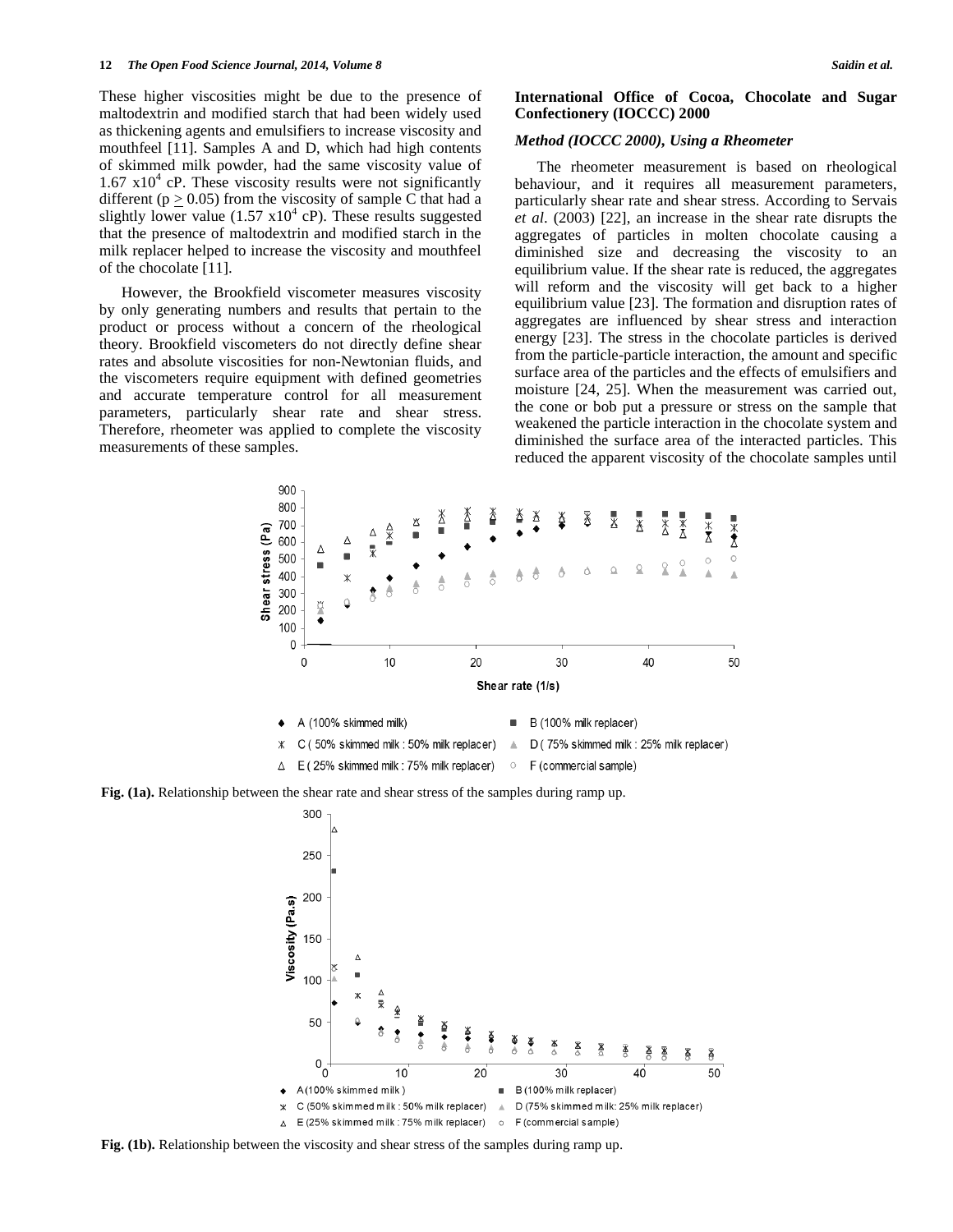they achieved an equilibrium state. This phenomenon was investigated on the chocolate samples with the formulations using binary mixtures of skimmed milk powder and milk replacer. The viscosity of these samples was measured as previously described [16, 26] with the measuring temperature at 40ºC. The shear rate, shear stress and viscosity of the particle interactions in this study are shown in Fig. (**1a**) through Fig. (**2b**).

Figs. (**1a** and **1b**) showed that the shear stress of each sample increased, but the viscosity of each sample decreased as the shear rate increased from  $2 s<sup>-1</sup>$  until 50  $s<sup>-1</sup>$  (Ramp up). This occurred due to the increasing stress on the samples by the faster movements of the plate geometry per second. The stress between the cone and the plate initiated flow of the sample, and this condition was known as yield stress. It weakened the particle interactions in the chocolate system and deforms the aggregates, which decreased the viscosity of the samples until equilibrium state were reached. Based on Fig. (**1b**), the initial viscosity for each sample differed based on the milk content in the formulations. The samples with higher contents of milk replacer had higher viscosities than the samples with a high content of skimmed milk powder. At the initial shear rate of 2  $s^{-1}$ , the viscosities of samples B and E were 231.3 Pa.s and 281.4 Pa.s, respectively. These values were significantly different from the initial viscosities of samples A, C and D (72.8 Pa.s, 116 Pa.s and 102.2 Pa.s, respectively). The initial viscosity of sample C was close to the viscosity of the commercial sample (116 Pa.s and 113.35 Pa.s, respectively) at the shear rate of  $2 \text{ s}^{-1}$ . However, as the shear rate increased to 50  $s^{-1}$ , the viscosity for the samples fell within the range of 8.34 Pa.s to 14.77 Pa.s.

The rheological behaviour of the samples during the ramp down was illustrated in Figs. (**2a** and **2b**). The shear stress was reduced as the shear rate was decreased from 50  $s<sup>1</sup>$ to 2  $s^{-1}$ . The stress on the particular sample was reduced when the speed of the plate geometry was reduced, which weakened the forces that caused yield stress and strengthened the interaction between particles in the system. Hence, the aggregates slowly reformed and the viscosity relaxed back to a higher equilibrium value [23]. Fig. (**2b**) demonstrated that the initial viscosity for all the samples fell within the range of 5.67 Pa.s. to 12.9 Pa.s. As the shear rate and shear stress decreased, the viscosity slowly increased to complete the aggregation of particles in the chocolate system until they reached the final viscosity with the range of 18.8 Pa.s. to 48 Pa.s, and the highest value was found in sample



**Fig. (2a).** Relationship between the shear rate and shear stress of the samples during ramp down.



**Fig. (2b).** Relationship between the viscosity and shear stress of the samples during ramp down.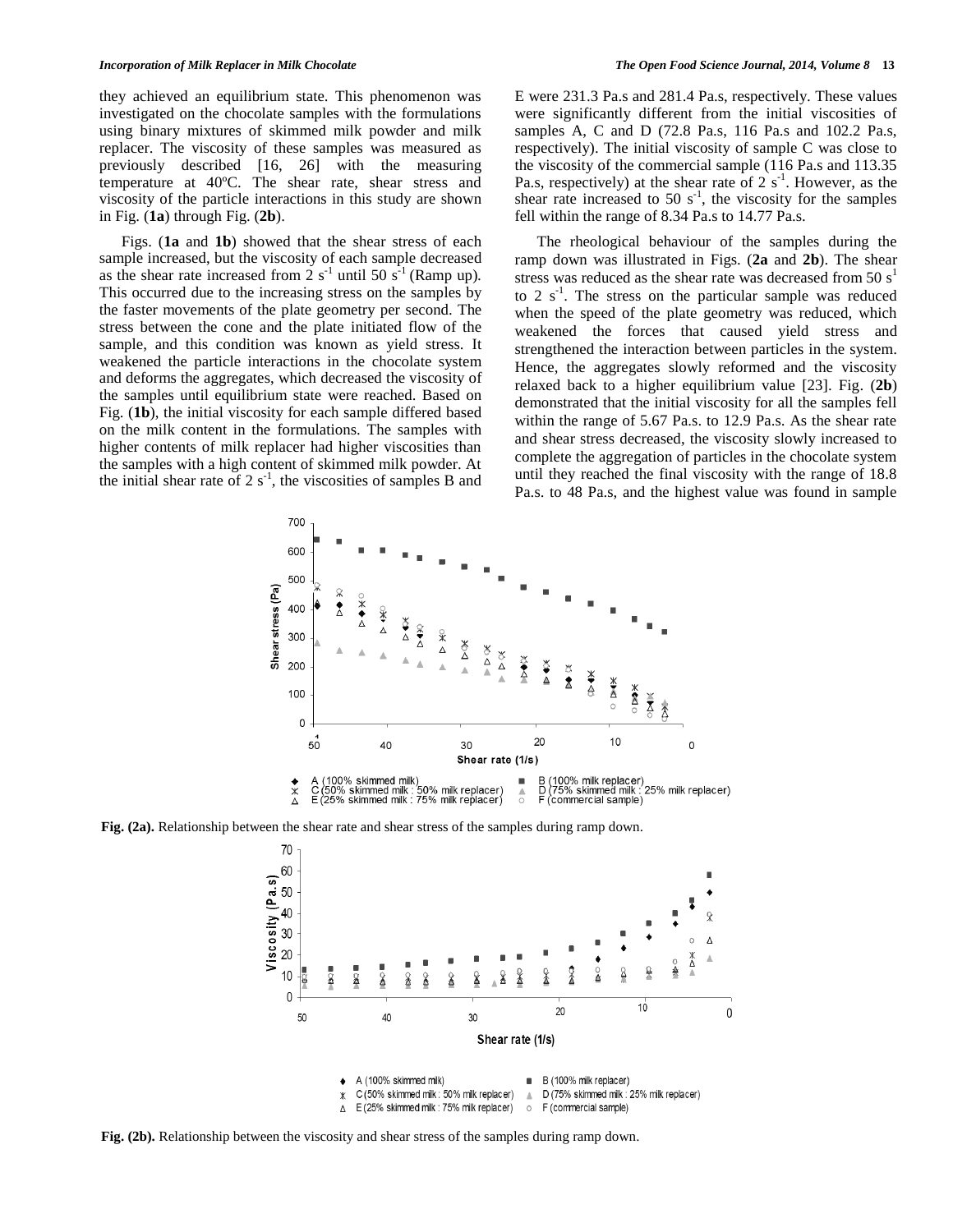B. This was probably due to the presence of large amounts of maltodextrin and modified starch that helped to improve the viscosity of the chocolate [13]. The results also indicated that the compound milk chocolate using 50% each of skimmed milk powder and identical milk flavoured powder (sample C) had the closest viscosity to the commercial sample (9.54 Pa.s and 9.64 Pa.s., respectively) at the shear rate of  $2s^{-1}$ . At the shear rate of  $50 \text{ s}^{-1}$  the final viscosity of both samples reached 38 Pa.s. and 39.16 Pa.s., respectively. However, the value of the final viscosity was lower than the initial viscosity before the measurement was carried out. This was due to the interference of the chocolate's internal system including hydrodynamic, gravitational and Brownian forces as well as the interaction energy between the particles after the ramp up state.

# **Fat Bloom Formation on Chocolate Surface**

The formation of white spots on the surface of the chocolate, known as bloom, had become an issue since the cocoa industry began to grow. There are two types of bloom that usually occur after long term storage. Sugar bloom, is a result of crystallization of sugar particles due to evaporation of moisture if kept in damp condition or using hygroscopic ingredients causing a dusty layer on the chocolate surface [27]. While fat bloom is the result of transition of fat in chocolate to the surface, forming a moldy-like white coating on the chocolate [28, 13, 29]. Both of these will limit the shelf life as well as affect the quality of chocolates. The formation of fat bloom is also due to unstable fat and fat modifications. For example, vegetable or milk fat was used to partially or fully substitute cocoa butter in chocolate [4], and these substitutions caused fat bloom that affected the quality and/or appearance of the chocolate by appearing as mold growth. The fat bloom formation on the chocolate surface was observed on each sample at three separate conditions 15ºC, 25ºC or 50% relative humidity (RH) for ten weeks as shown in Table **3a** to Table **3c**.

Table **3a** demonstrated that the chocolate samples were more prone to fat bloom at 15ºC than at the other conditions. If rapid cooling occurred after the tempering process, incomplete fat crystallization might occur to form unstable β polymorphs, and fat bloom appeared if uneven migration of the fat took place. The results indicated that the commercial sample was stable without fat bloom throughout the ten weeks of storage. Sample B followed with blooms appeared on the tenth week. However, if the samples were kept at room temperature (25ºC), the temperature alone was insufficient to crystallize the fat in the chocolate preventing the fat from rapidly migrating to the surface. The commercial sample remained glossy within the ten weeks of storage (Table **3b**). There was no fat bloom formation on the surface of sample D throughout the storage test, followed by samples B and E, which retained their glossiness until approximately nine weeks. These data suggested that maltodextrin present in the milk replacer was able to retard fat crystallization [10, 11, 12]. However, the consumption of full cream milk powder that contains more milk fat maintains the stable polymorph form type V, for a longer time [4].

Table **3c** included the condition of the samples kept in a humidity chamber with 50% RH. The results illustrated that the formulations in both the commercial sample and sample C reduced the formation of fat bloom. In contrast, the surface of the other samples gradually became dull at the beginning of the sixth week. Further, the bloom that formed on the surface of the samples in this condition also involved sugar bloom. The presence of sugar bloom was detected and differentiated from fat bloom by the formation of a white coarse surface instead of just white spots. The condition of 50% RH caused the surface of the samples to become damp and the sugar inside the chocolate to melt. The melted sugar was then recrystallized and migrated to the surface. Sugar bloom appears if the temperature of the surface is low and the damp surface is dried out [30].

# **Determination of Surface Structure**

The difference in particle distribution in the chocolate samples affected by the ingredients used was observed by *Scanning Electron Microscopy* (SEM). Three samples were selected for the analysis of the effect of different types of cocoa butter substitute and milk used. The samples utilized were the following: a commercial sample that contained commercial cocoa butter substitute (Illepe and Shea fat) and full cream milk powder, sample A that had 100% of Palm Mid Fraction (PMF) as cocoa butter substitute and skimmed milk powder and sample B that contained newly developed cocoa butter substitute (75% Palm Mid Fraction and 25% Rice Bran Oil) and Identical Milk Flavor Powder (Milk Replacer). The results of the SEM micrograph at magnification 500 X for each sample are shown in Figs. (**3a, 3c** and **3e**), and the SEM micrograph results at 1000 X are illustrated in Figs. (**3b, 3d** and **3f**).

Chocolate basically consists of sucrose, milk and cocoa mass coated with fat, such as cocoa butter and a compatible vegetable fat. According to Servais *et al*. (2004) [21], the sucrose particles had hydrophilic surfaces that interact with the milk particles, cocoa particles and with each other. Figs. (**3a** to **3f**) showed the solid particles in a distinct fat phase on the surface of the chocolate samples. The surface structure of the commercial sample had a smooth surface area with large pores Figs. (**3a** and **3b**). This may be due to the commercial sample containing full cream milk powder with bound fat that is difficult to react with commercial cocoa butter substitute and other particles. Thus, it results in a lower content of free fat that forms smooth structures with a refined solid particle distribution on the sample surface [4]. Sample A, which contained skimmed milk powder, had a smoother surface without large pores as compared to the commercial sample Figs. (**3c** and **3d**). The skimmed milk powder had more free fat to interact with hydrophilic sucrose and cocoa particles [4] and a lower fat immobilization [31]. Therefore, it would assist the Palm Mid Fraction fat to obtain a higher fat portion that acted as a lubricant in a continuous phase so as to achieve a smoother surface texture and better flow properties of the chocolate. However, there were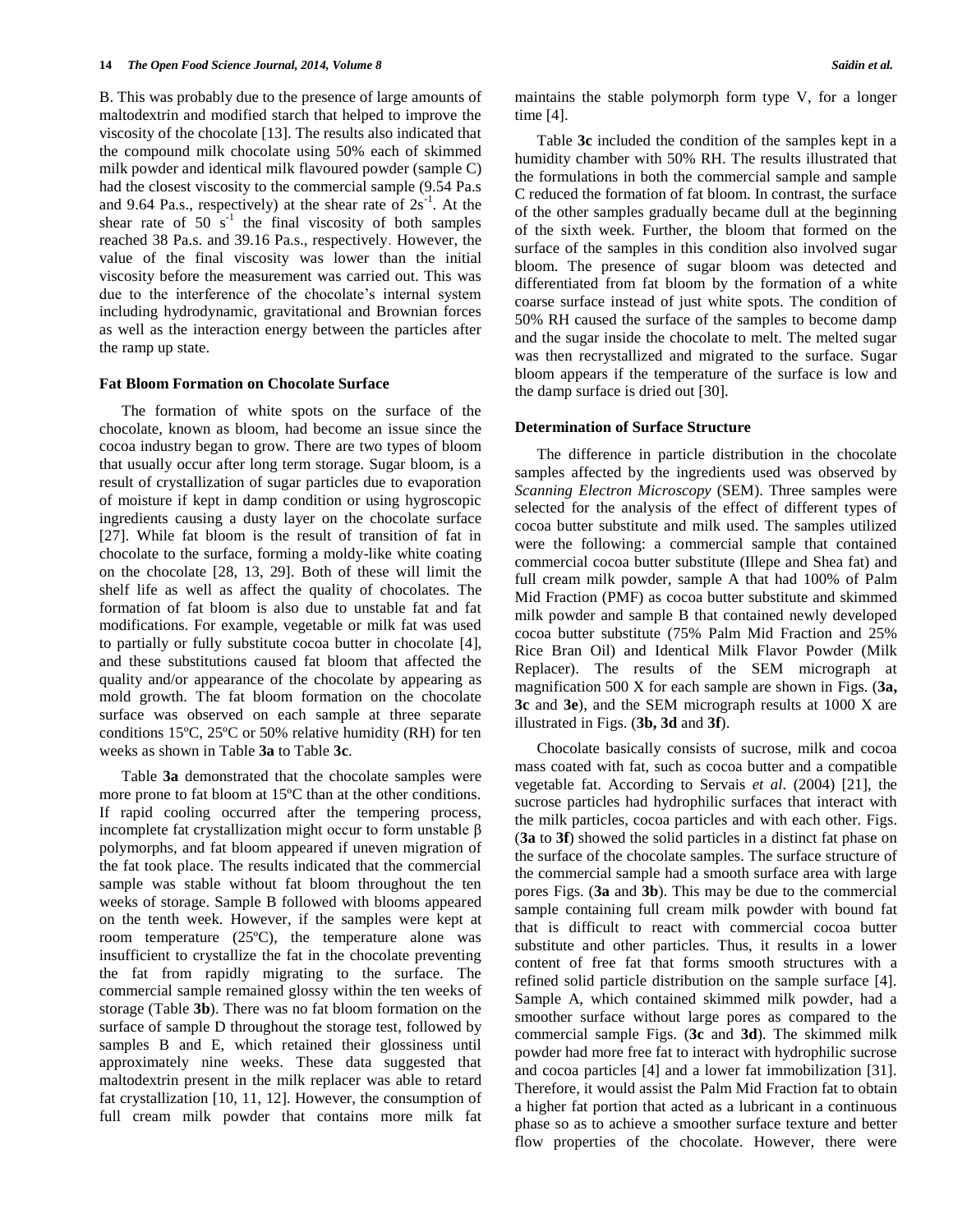# **Table 3a. Fat bloom formation on compound milk chocolate during storage at 15ºC.**

| Samples* | Weeks |                |                |  |  |        |                          |            |          |    |
|----------|-------|----------------|----------------|--|--|--------|--------------------------|------------|----------|----|
|          |       | ↑              | ◠              |  |  | 6      |                          |            | $\bf{o}$ | 10 |
| A        |       |                | 4              |  |  | $\sim$ |                          |            | $\sim$   |    |
| D        |       |                | $\overline{4}$ |  |  |        |                          |            | $\sim$   |    |
| $\sim$   |       |                | 4              |  |  |        | $\sim$                   | $\sqrt{2}$ | $\sim$   |    |
|          |       | 4              | $\overline{4}$ |  |  | $\sim$ | $\overline{\phantom{a}}$ |            | $\sim$   |    |
|          |       | $\overline{4}$ | 4              |  |  |        |                          |            | $\sim$   |    |
|          |       |                |                |  |  |        |                          |            |          |    |

|  |  | Table 3b. Fat bloom formation on compound milk chocolate during storage at room temperature $(25^{\circ}C)$ . |
|--|--|---------------------------------------------------------------------------------------------------------------|
|  |  |                                                                                                               |

| Samples* | Weeks |                |  |  |                |                |                |  |              |    |
|----------|-------|----------------|--|--|----------------|----------------|----------------|--|--------------|----|
|          |       | $\gamma$       |  |  |                | 6              |                |  | $\mathbf{o}$ | 10 |
| A        |       | 5              |  |  | 4              | $\overline{4}$ | $\overline{4}$ |  | 2            |    |
| R        |       | 5              |  |  | $\overline{4}$ | $\overline{4}$ | $\overline{4}$ |  |              |    |
| $\sim$   |       | 5              |  |  | Δ              | $\overline{4}$ | 4              |  | $\sqrt{2}$   |    |
| D        |       |                |  |  | $\overline{4}$ | $\overline{4}$ | $\overline{4}$ |  | 4            |    |
| E        |       | $\overline{4}$ |  |  | 4              | $\overline{4}$ | $\overline{4}$ |  |              |    |
| -        |       |                |  |  |                | 5              |                |  |              |    |

**Table 3c. Fat bloom formation on compound milk chocolate during storage at 50% relative humidity.**

|                      | Weeks |   |  |  |  |            |  |         |   |    |
|----------------------|-------|---|--|--|--|------------|--|---------|---|----|
| $\mathbf{Samples}^*$ |       | ◠ |  |  |  | 6          |  | $\circ$ | q | 10 |
|                      |       |   |  |  |  | $\sqrt{2}$ |  | ⌒       |   |    |
| D                    |       |   |  |  |  |            |  | ⌒       | ⌒ |    |
|                      |       |   |  |  |  |            |  |         |   |    |
| D                    |       |   |  |  |  | $\sim$     |  |         | ⌒ |    |
|                      |       |   |  |  |  |            |  |         |   |    |
|                      |       |   |  |  |  |            |  |         |   |    |

 $\overline{\bullet}$  5 = excellent (glossy and without bloom); 4 = good (slightly dull and without bloom); 3 = fair (surface becomes dull and without bloom); 2 = acceptable (bloom detected); 1 = unacceptable (complete bloom).

| A:    | Chocolate sample with 100% skimmed milk powder                      |
|-------|---------------------------------------------------------------------|
| $B$ : | Chocolate sample with 100% milk replacer                            |
| C:    | Chocolate sample with 50% skimmed milk powder and 50% milk replacer |
| D:    | Chocolate sample with 75% skimmed milk powder and 25% milk replacer |
| E:    | Chocolate sample with 25% skimmed milk powder and 75% milk replacer |
| F:    | Commercial sample                                                   |

noticeable textures on the surface that were coarse, which might indicate that some solid particles were not completely refined. Thus, longer and better refining and conching processes may be required for a smoother surface texture.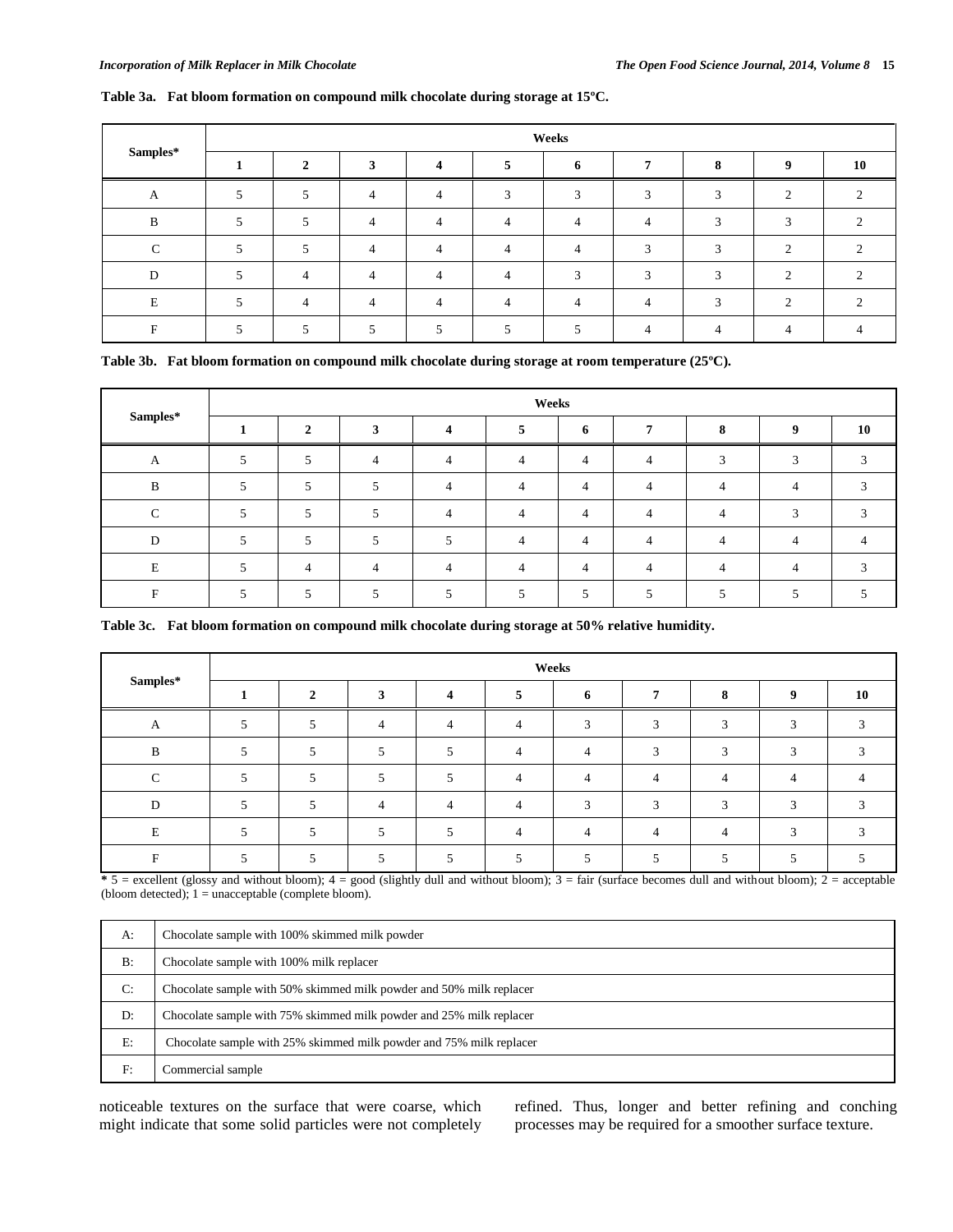



**Fig. (3).** The SEM of surface structure of chocolate samples at 500X magnification (**a**, **c** and **e**) and at 1000X magnification (**b**, **d** and **f**). **a**-**b**: Commercial chocolate sample, **c**-**d**: Sample A, **e-f**: Sample B

The surface structure of sample B was glossier than either the commercial sample or sample A Fig. (**3e** and **3f**). Therefore, the usage of identical milk flavor powder that contained maltodextrin gave the surface a sheen and inhibited crystallization of fat and sugar [10-12] to delay the formation of fat and sugar bloom. A better refining process would also improve the surface structure as it facilitated the decrease in particle size until the particle distribution of the ingredients coated with fat decreased during the conching process [23].

#### **CONCLUSION**

These results demonstrate that the chocolate formulations using 100% milk replacer had the darkest colour and highest viscosity with a significant difference from the other samples ( $p \leq 0.05$ ). Furthermore, the compound chocolate with a binary mixture of 75% skimmed milk powder: 25% milk replacer powder had a better resistance to fat bloom at ten weeks of storage at room temperature (25°C). Together, these results indicate that the utilization of this particular milk replacer in producing milk chocolate helps to improve